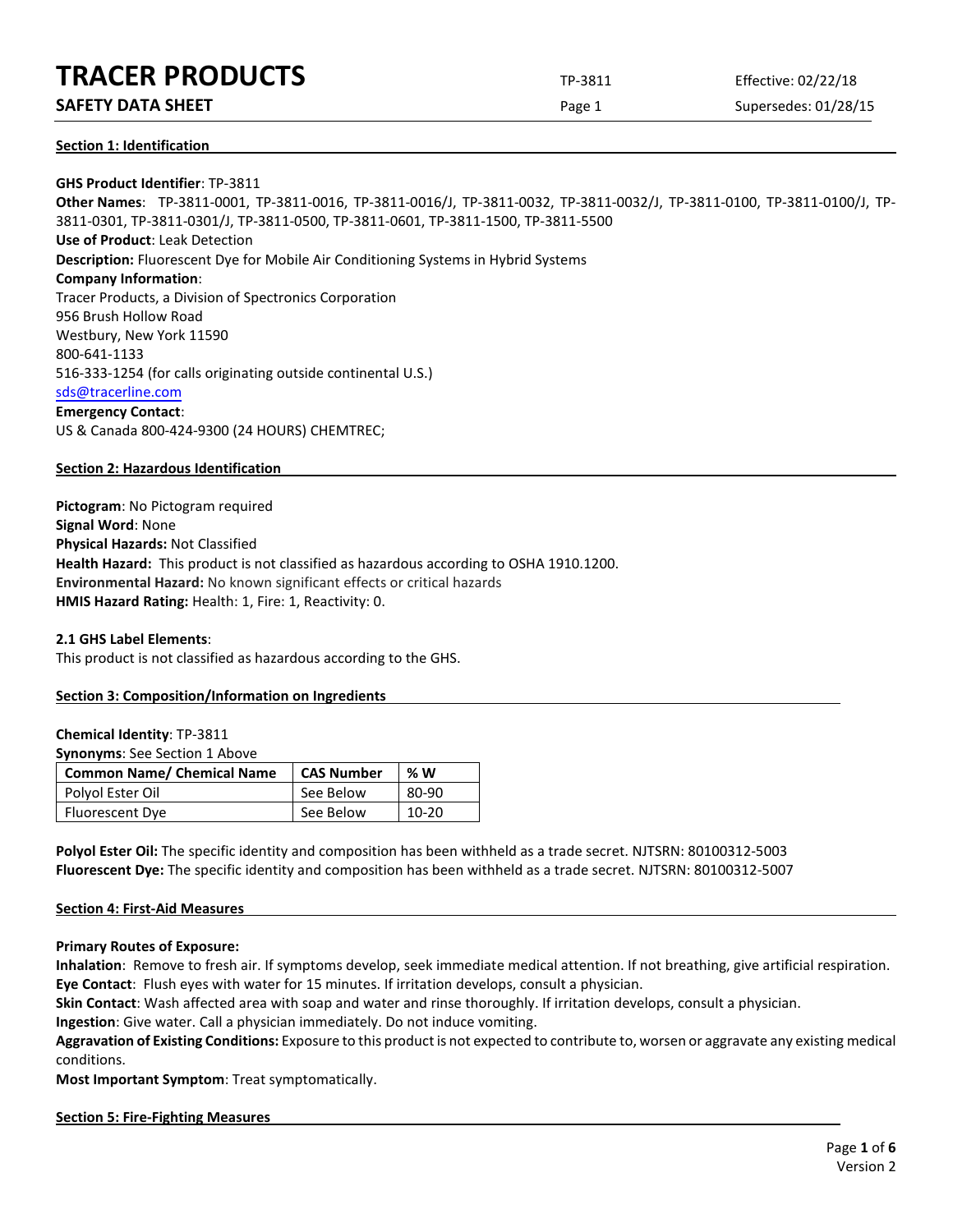| <b>SAFETY DATA SHEET</b> |  |
|--------------------------|--|
|                          |  |

Page 2 Supersedes: 01/28/15

**Flash Point:** 350°F (152°C)

**Test Method:** Pensky-Martens Closed Cup

**Explosive Limit:** LEL (%): No data available; UEL (%): No data available

**Autoignition Temperature:** No data available

**Unusual Fire and Hazardous Combustion and Decomposition Products:** Smoke, soot, and toxic/irritating fumes (i.e., carbon dioxide, carbon monoxide, etc.). Oxides of nitrogen and carbon.

**Fire and Explosion Hazards:** May liberate irritating or toxic vapors during combustion or decomposition.

**Extinguishing Media:** Based on the NFPA guide, use dry chemical, carbon dioxide, water mist, water jet sprays, halogen, or alcohol foam suitable for Class B fires. Use water to cool containers exposed to fire. For large fires, use water spray, fog or alcohol foam, thoroughly drenching the burning material.

**Unsuitable Extinguishing Media:** High volume water with full jet. Oxidizers and reducers.

**Fire-Fighting Procedures/Equipment:** Fire fighters and others who may be exposed to the products of combustion should be equipped with NIOSH-approved, positive-pressure, self-contained breathing apparatus (SCBA) and full protective clothing. Water can be used to cool and protect containers and surroundings.

# **Section 6: Accidental Release Measures**

# **Non-Emergency Personnel**:

General Advice: Avoid inhalation and contact with skin, eyes, or clothing. Wash hands and face before eating, drinking, or using tobacco products.

Personal Protective Equipment Needed: Wear impervious gloves, shoes, and protective clothing

# **Emergency Personnel**:

Suitable Protective Gear: Wear impervious gloves, shoes and protective clothing.

# Unsuitable Protective Gear: Not Applicable

**Environmental Precautions**: Prevent any contamination of local soils and water supply. Prevent ground water infiltration or any ground penetration. Avoid the spreading or entering into watercourses by using sand, soil, or other types of barriers. If contamination into water course or sewage system, alert appropriate authorities.

# **Containment/Clean-up Methods**:

Containment & Recovery of Product: Contain with absorbent material, such as clay, soil, universal binding medium, or any commercially available absorbent. Shovel reclaimed dye and absorbent into a recovery or salvage drums for disposal. For larger spills, transfer to a salvage tank for recovery or safe disposal. Any residues should be treated like a small spill. This is not a RCRA hazardous waste per Title 40 CFR 261. Stop material from contaminating soil, or from entering sewers or bodies of water. For larger spills, transfer to a salvage tank for safe recovery/disposal. Residues are treated as small spills.

Disposal**:** Either incinerate or land fill in accordance with applicable local, state and federal regulations.

### **Section 7: Handling and Storage**

**Handling Precautions:** Use product only in well ventilated areas. Avoid breathing in mists or vapors from a heated product. Avoid formation of mists. Avoid heating product near flash point. Avoid prolonged or repeated contact with skin. Handle in ambient temperature.

**Storage Conditions:** Store in a cool, dry, well-ventilated area away from heat, ignition sources, and direct sunlight. Always keep containers tightly closed. Store away from oxidizing and reducing agents.

**Personal Hygiene:** Wash hands before breaks and at the end of the work day. Do not carry cleaning clothes used to absorb product in clothing. General hygiene measures for chemicals apply.

**Empty Container Precautions:** Do not reuse empty container for any purpose.

**Special Warnings:** Hot organic chemical vapors or mists can suddenly and without warning combust when mixed with air.

# **Section 8: Exposure Controls/Personal Protection**

**Occupational Exposure Limits**: No exposure limits have been established for this product. **Biological Exposure Limits**: No data available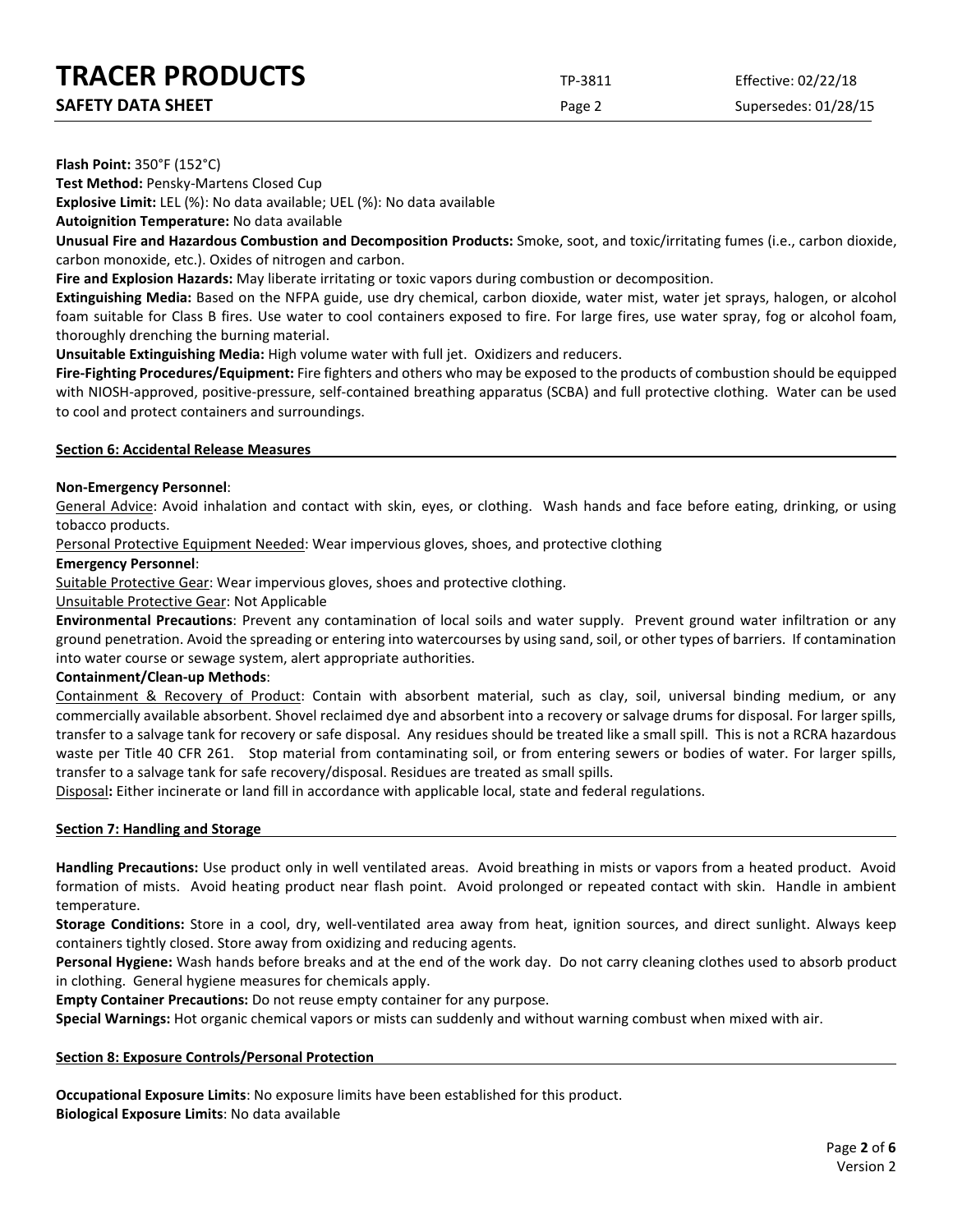| <b>TRACER PRODUCTS</b>   | TP-3811 | Effective: 02/22/18  |
|--------------------------|---------|----------------------|
| <b>SAFETY DATA SHEET</b> | Page 3  | Supersedes: 01/28/15 |

**Engineering Controls/Ventilation**: Maintain airborne concentrations below the established exposure limits by providing adequate ventilation. General (dilution) ventilation should be acceptable. Additional local exhaust ventilation is recommended where dusts, mists or vapors may be released.

**Airborne Oil Mist Exposure Limits:** Polyol Ester Oil

ACGIH TLV: 5 mg/m<sup>3</sup>, 8 hr ACGIH STEL:  $10 \text{ mg/m}^3$ OSHA PEL:  $5mg/m<sup>3</sup>$ , 8 hr

## **Personal Protective Equipment**:

Respiratory Protection: Avoid breathing vapor and/or mist. If occupational exposure limits are exceeded wear NIOSH/OSHA approved equipment. Use a respiratory protection fitted with a combination filter A-P3 for short term use. High airborne concentrations may necessitate the use of self-contained breathing apparatus (SCBA) or a supplied air respirator. Respiratory protection programs must be in compliance with 29 CFR 1910.134.

Skin Protection: Wear protective clothing and appropriate impervious gloves.

Eye Protection: Wear safety goggles with peripheral coverage approved to EU Standard EN 166, AS/NZS 1337. An eye wash facility should be readily available.

Hand Protection: When in contact with material, be sure to use proper gloves approved to standards (Europe: EN 374, U.S.: F739, & AS/NZS: 2161). Gloves made from neoprene, nitrile or butyl rubber may provide suitable chemical protection.

Hygiene Measures: Wash thoroughly after handling, especially before eating, drinking, smoking, or using restroom facilities.

### **Section 9: Physical and Chemical Properties**

**Physical State**: Liquid **Appearance**: Amber **Odor**: Aromatic hydrocarbon **Odor Threshold**: no data available **pH**: no data available **Melting Point**: No data available **Freezing Point**: No data available **Initial Boiling Point**: >392°F (200°C) **Boiling Range**: no data available **Flash Point (COC)**: Greater than 305° F (152° C) **Evaporative Rate**: No data available **Solid Flammability**: No data available **Gas Flammability**: No data available **Upper Explosive Limit**: No data available **Lower Explosive Limit**: No data available **Vapor Pressure 68**° **F (20**° **C)** : <0.01 mm/Hg **Vapor Density (Air= 1)** : >1 **Relative Density**: 0.98 **Solubility in Water**: < 0.1 % **Partition Coefficient: n-octanol/water**: No data available **Auto-ignition Temperature**: No data available **Decomposition Temperature**: No data available **Viscosity at 40°C**: 61.02 **Viscosity at 100°C: 9.10 Percent Volatile by Volume (%)**: 0 **Evaporation Rate (Butyl Acetate=1)**: < 0.01 **Volatile Organic Content (VOC) Component**: None

**Note:** The physical data presented above are typical values and should not be construed as a specification.

### **Section 10: Stability and Reactivity**

**Reactivity**: This product is non-reactive under ambient conditions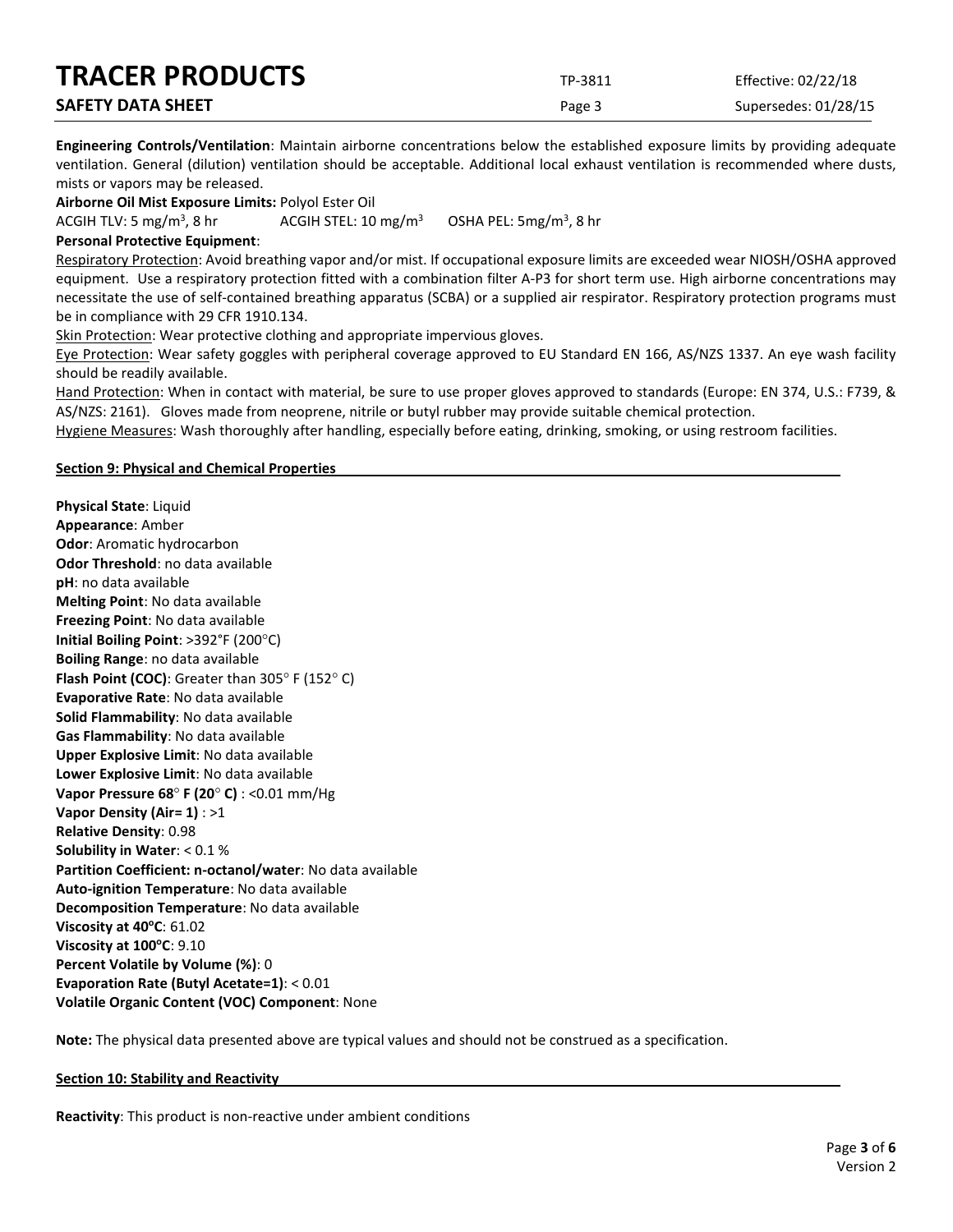| <b>TRACER PRODUCTS</b> | TP-3811 | Effective: 02/22/18  |
|------------------------|---------|----------------------|
| SAFETY DATA SHEET      | Page 4  | Supersedes: 01/28/15 |

**Stability**: Stable under normal conditions of use.

**Conditions to Avoid**: High temperatures & a source of ignition. Toxic fumes may be released if product is heated above decomposition point.

**Incompatible Materials**: Strong Acids, Strong oxidizing agents, and Reducing agents

Hazardous Decomposition Products: In the event of combustion, CO and CO<sub>2</sub> will be formed.

**Hazardous Polymerization**: Will not occur

# **Section 11: Toxicological Information**

|                             |        | <b>Fluorescent Dye</b> | <b>Polyol Ester Oil</b> |
|-----------------------------|--------|------------------------|-------------------------|
| Oral LD <sub>50</sub>       | Rat    | >5000 mg/kg            | >2000 mg/kg             |
| Dermal LD <sub>50</sub>     | Rabbit | >2000 mg/kg            | >2000 mg/kg             |
| Inhalation LC <sub>50</sub> | Rat    | No data available      | $>5.1$ mg/l             |
| Eye Irritation              | Rabbit | No data available      | Not Irritating          |
| Skin Irritation             | Rabbit | No data available      | No data available       |

# **Carcinogenicity**:

| Carcinogenicity        | ACGIH | IARC | NTP. | OSHA |
|------------------------|-------|------|------|------|
| Polyol Ester Oil       | Nο    | N٥   | N٥   | N٥   |
| <b>Fluorescent Dye</b> | Nο    | N٥   | N٥   | N٥   |

Summary Comments: According to ACGIH, IARC, NTP, and OSHA, the polyol ester oil and the fluorescent dye are not considered to be a hazardous carcinogen to humans.

**Reproductive Toxicity**: No data available

**STOT-single exposure**: No data available

**STOT-repeated exposure**:

|                    |     | Fluorescent Dye   | Polyol Ester      |
|--------------------|-----|-------------------|-------------------|
| Oral mg/kg         | Rat | No data available | 1613              |
| Dermal mg/kg       | Rat | No data available | No data available |
| Inhalation mg/l/4h | Rat | No data available | No data available |

# **Aspiration Hazard:** No

**Likely Routes of Exposure**: Eyes, skin and respiratory tract

# **Symptoms**:

Eye Contact: May cause mild irritation

Skin Contact: May cause mild irritation

Inhalation: May cause mild respiratory irritation

Ingestion: May cause gastrointestinal irritation

# **Section 12: Ecological Information**

# **Toxicity**:

|                                        | <b>Fluorescent Dye</b> | <b>Polyol Ester Oil</b> |
|----------------------------------------|------------------------|-------------------------|
| Fish $LL_{50}$ 96hr mg/l               | No data available      | $>100$ mg/l             |
| Crustacean LL <sub>50</sub> 96hr. mg/l | No data available      | > 10000 mg/L            |
| Algae NOEL 72hr. mg/l                  | No data available      | >100mg/l                |

**Persistence & Degradability**: Readily biodegradable **Bioaccumulation Potential**: Does not readily bioaccumulate **Mobility in Soil**: No data available **Behavior in Sewage Plants:** No data available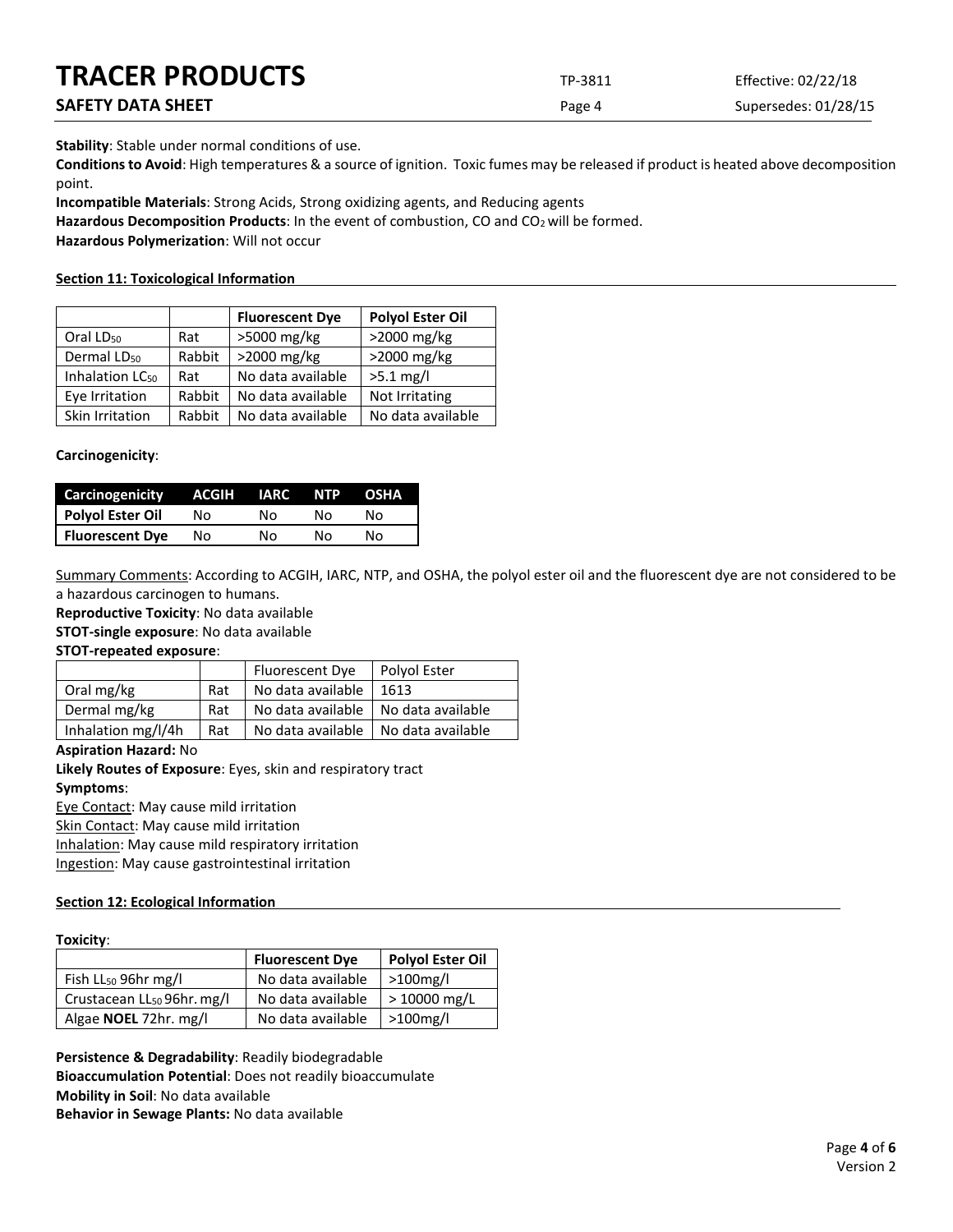**PBT vPvB:** This substance is not a PBT vPvB

# **Section 13: Disposal Considerations**

**General Statements:** Federal regulations may apply to empty container. State and/or local regulations may be different.

**Disposal:** Recover or recycle if possible, otherwise, dispose of in accordance with all local, state, and federal regulations. Sewage disposal is discouraged

**Special Instructions:** Be sure to contact the appropriate government environmental agencies if further guidance is required. Do not remove labels from container until container is cleaned properly. Containers can be reused or disposed of by landfill or incineration if appropriate to local law. Water with cleaning agents is required

**Hazardous Waste Number:** Not a RCRA hazardous waste

# **Section 14: Transport Information**

**General Comments**: This product is not classed as hazardous or regulated for transport under 49 CFR, IATA/ICAO, or IMDG **49 CFR: DOT Shipping Name:** Not Regulated **DOT Label:** N/A **DOT Identification No.:** Not Applicable; Nonregulated shipments by air under 49 CFR, IATA/ICAO AND IMO **Transport by Road/Rail (ADR/RID): UN Proper Shipping Name:** Not Applicable **Transport Hazard Class:** Not Applicable **Packing Group:** Not Applicable **Classification Code:** Not Applicable

**LQ (ADR 2013):** Not Applicable

**LQ (ADR 2009):** Not Applicable

**Environmental Hazard:** Not Applicable **Tunnel Restriction Code:** Not Applicable

**Transport by Sea (IMDG):** 

**UN Proper Shipping Name:** Not Applicable

**Transport Hazard Class:** Not Applicable

**Packing Group:** Not Applicable

**Marine Pollutant:** Not Applicable

**Environmental Hazard:** Not Applicable

# **Transport by Air (IATA):**

**UN Shipping Name**: Not Applicable

**Transport Hazard Class**: Not Applicable

**Packing Group Number**: Not Applicable

**Environmental Hazards**: Not Applicable

**Special Precautions for User:** Unless otherwise specified, general measures for safe transport must be followed **Transport in Bulk:** Non-dangerous material according to transport regulations

# **Section 15: Regulatory Information**

# **Inventory Status:**

Polyol Ester Oil: is listed or are excluded from listing on TSCA, DSL, & AICS inventories Fluorescent Dye: is listed or are excluded from listing on TSCA, DSL, AICS, IECSC, & ENCS inventories **SARA Title III Information**: This product contains no chemicals subject to the reporting requirements of Section 313 of the emergency planning and community right to know act.

**SARA - Section 302-Extremely Hazardous Substances:** No regulated ingredients.

- **SARA Section 302-Reportable Quantity:** None.
- **SARA Section 311/312-Hazard Categories:**

**SAFETY DATA SHEET** SUPERFOUR SAFET ASSESSED A REPORT OF SUPERFOURITY DATA SUPERFOURITY OF SUPERFOURITY OF SUPERFOURITY OF SUPERFOURITY OF SUPERFOURITY OF SUPERFOURITY OF SUPERFOURITY OF SUPERFOURITY OF SUPERFOURITY OF SUP